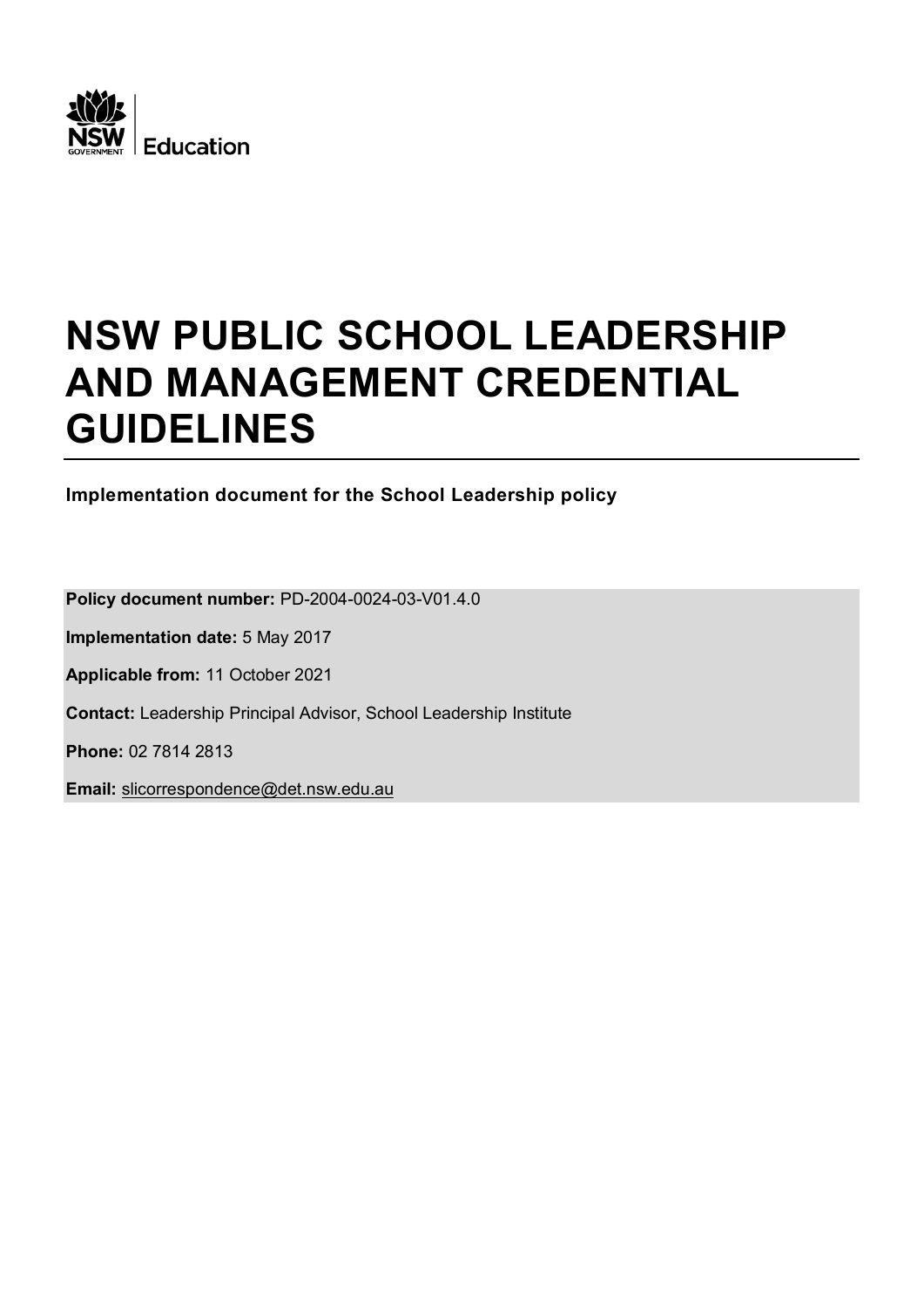# **Document history**

| <b>Version</b> | <b>Date</b> | <b>Description</b>                                                                                                                                                                                                                                                                                                             | <b>Approved by</b>                                               |
|----------------|-------------|--------------------------------------------------------------------------------------------------------------------------------------------------------------------------------------------------------------------------------------------------------------------------------------------------------------------------------|------------------------------------------------------------------|
| 1.0.0          | 5/05/2017   | First publication                                                                                                                                                                                                                                                                                                              | Executive Director,<br>Leadership and<br><b>High Performance</b> |
| 1.1.0          | 03/2018     | Amendments in line with credential restructure                                                                                                                                                                                                                                                                                 | R/Executive<br>Director,<br>Leadership and<br>High               |
| 1.2.0          | 7/09/2020   | Amendments in line with credential restructure and changes<br>to modules                                                                                                                                                                                                                                                       | Director, School<br>Leadership Institute                         |
| 1.3.0          | 6/04/2021   | Amendments in line with credential restructure and changes<br>to modules                                                                                                                                                                                                                                                       | Director, School<br>Leadership Institute                         |
| 1.4.0          | 11/10/2021  | Incorporated FAQs into the main document, updated<br>terminology for elective professional learning in section 3,<br>and reworded section 5.2. This is no longer an<br>implementation document for the Professional Learning<br>policy for schools; its reference number was changed from<br>PD-2004-17-02 to PD-2004-0024-03. | Director, School<br>Leadership Institute                         |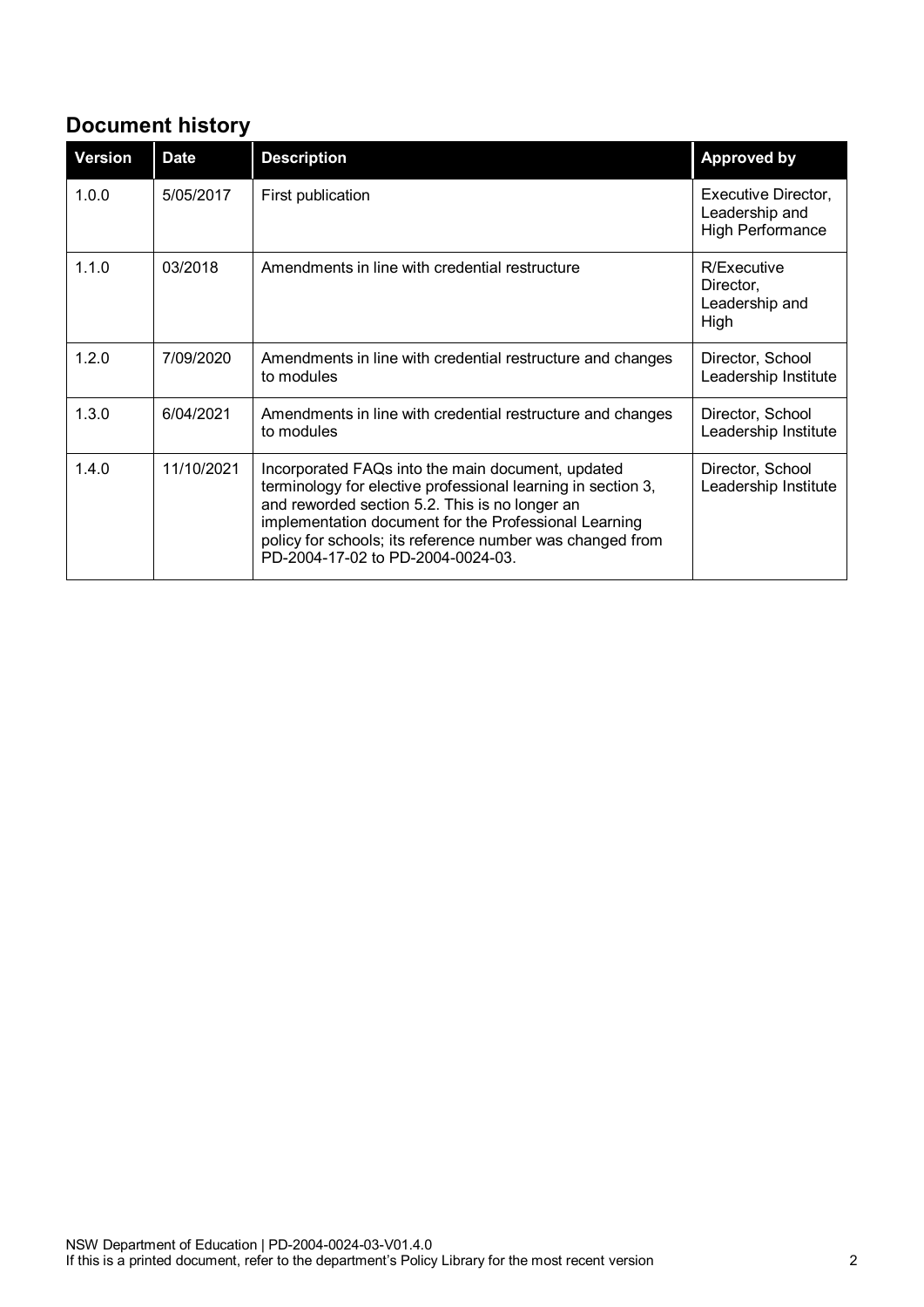# **Contents**

| $\mathbf{1}$ |     |  |  |  |  |  |
|--------------|-----|--|--|--|--|--|
|              | 1.1 |  |  |  |  |  |
|              | 1.2 |  |  |  |  |  |
| 2            |     |  |  |  |  |  |
| 3            |     |  |  |  |  |  |
| 4            |     |  |  |  |  |  |
| 5            |     |  |  |  |  |  |
|              | 5.1 |  |  |  |  |  |
|              | 5.2 |  |  |  |  |  |
| 6            |     |  |  |  |  |  |
| 7            |     |  |  |  |  |  |
|              | 7.1 |  |  |  |  |  |
|              | 7.2 |  |  |  |  |  |
|              | 7.3 |  |  |  |  |  |
|              | 7.4 |  |  |  |  |  |
|              |     |  |  |  |  |  |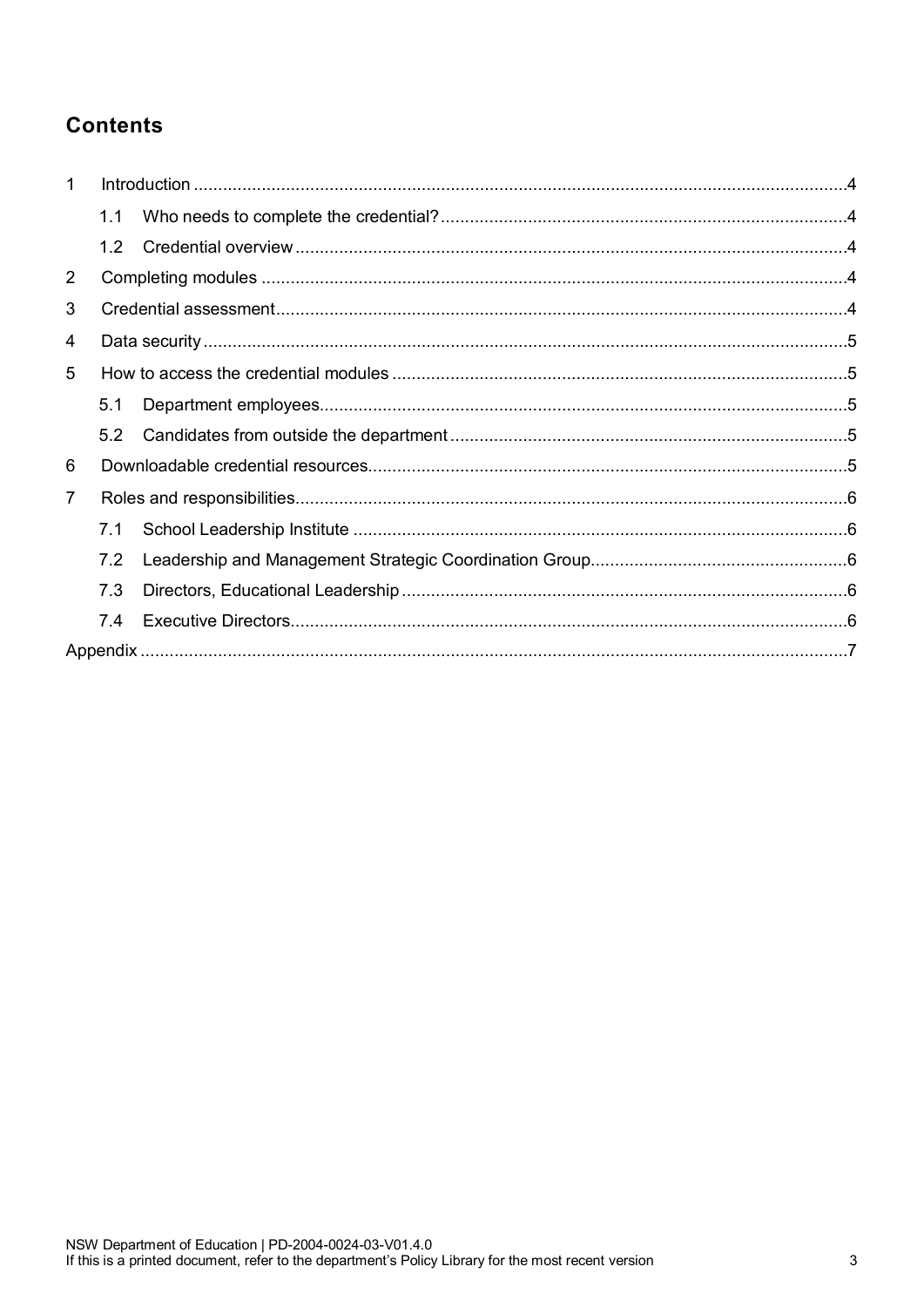## <span id="page-3-0"></span>**1 Introduction**

The Leadership and Management Credential is an important element of the School Leadership Strategy. It recognises that newly appointed, first-time principals will benefit from developing consistent skills, knowledge and understanding to help them effectively lead and manage their school. The credential assists leaders to competently and confidently meet their accountabilities with regard to departmental policies, processes and procedures.

#### <span id="page-3-1"></span>**1.1 Who needs to complete the credential?**

Applicants for a principal position are required to complete the Leadership and Management Credential before lodging their application. Applicants are required to upload their credential certificate on TALEO as part of their application.

Applicants who have been a substantive principal in a NSW public school within the five years up to 2017 do not need to upload a credential certificate.

#### <span id="page-3-2"></span>**1.2 Credential overview**

The credential comprises 19 online modules, each containing at least three components:

- pre-reading
- e-learning
- assessment
- recommended further reading (optional).

<span id="page-3-3"></span>The Appendix provides a list of available modules and course information.

## **2 Completing modules**

Each module takes up to two hours to complete, after doing any pre-reading.

Candidates who complete all 19 modules receive a credential certificate. The credential remains valid for five years from when the first module is completed.

Major updates to policies may result in changes to credential modules.

- Candidates who have completed the credential and who hold a substantive principal position will NOT be required to complete the updated module.
- Candidates who are not appointed principals, that is, they are acting, relieving or aspiring, will be required to complete the updated module again.

## <span id="page-3-4"></span>**3 Credential assessment**

Once candidates have completed all pre-reading and e-learning content for a module, they will be able to attempt the assessment. To be awarded the credential, candidates must achieve 100% in the assessment for every module. The assessment is open-book and the candidates may refer to the prereading and module content.

The candidate has three attempts to correctly answer the assessment question and on the third attempt the correct answer is displayed. The number of assessment questions in each module vary.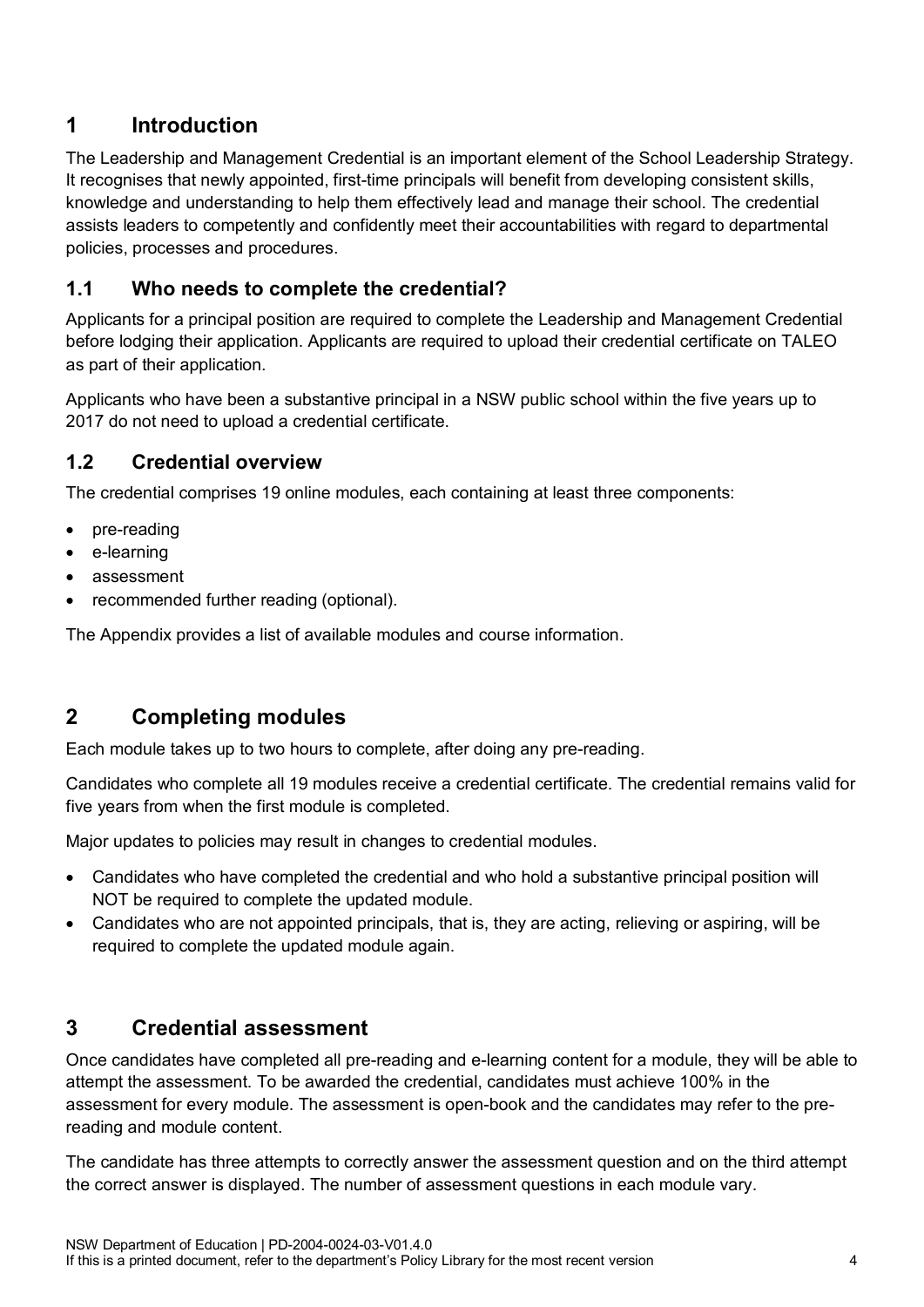Once candidates have successfully completed the modules and their assessment, they can print their numbered credential certificate. When the certificate is completed, a green 'Certificate is available' symbol will appear at the top of the MyPL page.

On completing the credential, candidates can choose to record the hours undertaken as Elective Professional Development towards their maintenance of accreditation requirements.

## <span id="page-4-0"></span>**4 Data security**

The credential is managed through an established learning management system. Information about the credential candidates is stored in the department's secure state data centre.

Candidates can only access the credential through the department's staff portal, which is controlled by a unique username and password.

On finishing the credential, candidates also receive a numbered certificate of completion. When applying for a principal position, applicants are required to upload a scanned copy of the certificate into TALEO. When reviewing principal applicants, the Director, Educational Leadership can then request a list of the candidates who have completed the credential by emailing slicorrespondence@det.nsw.edu.au.

## <span id="page-4-1"></span>**5 How to access the credential modules**

#### <span id="page-4-2"></span>**5.1 Department employees**

Candidates from within the department can access the credential through the School Leadership Institute [website](https://education.nsw.gov.au/teaching-and-learning/school-leadership-institute) and will log in to the intranet through the staff portal or via their secure login. Staff can also access the credential through the My Professional Learning (MyPL) website.

Candidates can complete the course in one session or over a period of time. The learning management system will store the attempts, which candidates can retrieve as required.

#### <span id="page-4-3"></span>**5.2 Candidates from outside the department**

External applicants for principal positions need to complete the credential before applying for a principal position in a NSW Public School.

External applicants need to contact [slicorrespondence@det.nsw.edu.au](file://DETNSW.WIN/DATA/Schools-Leadership-Institute/CREDENTIAL/0.2%20CREDENTIAL%20GUIDELINES/slicorrespondence@det.nsw.edu.au) to request access to the course. They will be required to confirm their identity, teaching qualifications and NESA accreditation.,. Following this, candidates may be provided with timed access to the course.

Candidates who require more time may request an extension of their access through [slicorrespondence@det.nsw.edu.au.](file://DETNSW.WIN/DATA/Schools-Leadership-Institute/CREDENTIAL/0.2%20CREDENTIAL%20GUIDELINES/slicorrespondence@det.nsw.edu.au)

## <span id="page-4-4"></span>**6 Downloadable credential resources**

The School Leadership Institute website will host a printable copy of each credential module. The institute will update these [at-a-glance credential resources](https://education.nsw.gov.au/leadership-pathways/leadership-roles/principal/at-a-glance) in tandem with any changes to the credential module. They are provided as a resource for professional learning and are not a substitute for completing the credential modules.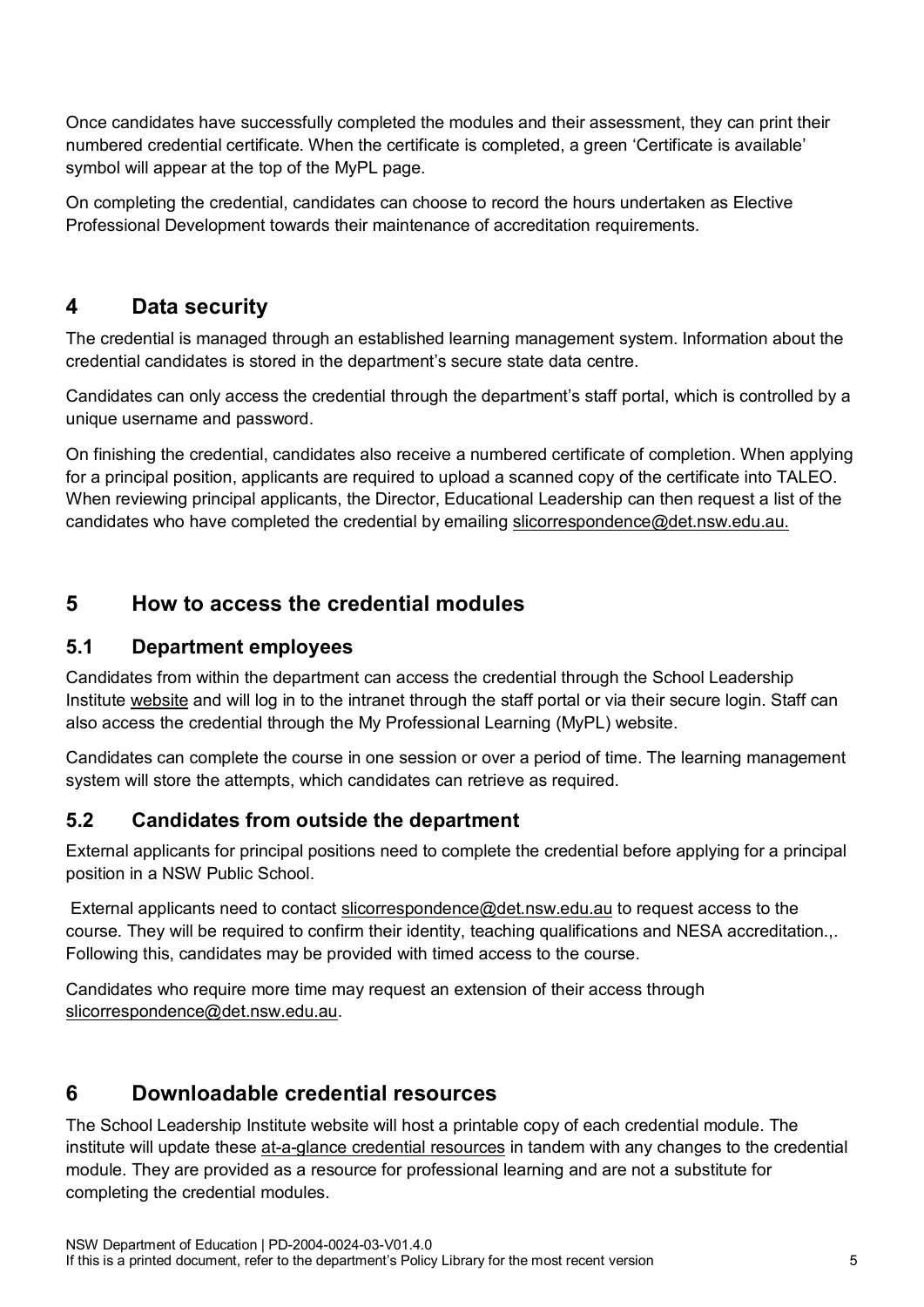## <span id="page-5-0"></span>**7 Roles and responsibilities**

#### <span id="page-5-1"></span>**7.1 School Leadership Institute**

The School Leadership Institute oversees the overall evaluation of the credential and updates regarding content and candidate progress toward completion.

The Director, School Leadership Institute is responsible for ensuring that:

- the module content is regularly reviewed, evaluated and updated as required
- the revision of credential modules includes consultation with key stakeholders and evaluations of previous candidates.
- candidates evaluate modules and this feedback is analysed to facilitate system improvement
- other interested officers and credential candidates receive advice concerning the credential
- facilitating the conversion of new content into e-learning materials for the modules.

To assist the alignment between policy updates and the modules, a date will be placed on each module.

#### <span id="page-5-2"></span>**7.2 Leadership and Management Strategic Coordination Group**

The Leadership and Management Credential Strategic Coordination Group is responsible for overseeing the credential and ensuring the quality, currency and functionality of all module content including updating the downloadable resources.

#### <span id="page-5-3"></span>**7.3 Directors, Educational Leadership**

The Director, Educational Leadership is responsible for:

- (as convener of a panel for principalship) requesting the applicant upload their credential to the employment site (TALEO) if the applicant did not supply this information with their application. Human Resources will inform the director if this is the case
- reviewing and validating the Leadership and Management Credential certificates uploaded to TALEO against a centrally available file
- creating local leadership development groups to support aspiring principals who are completing the credential, where appropriate. This may include discussing pre-reading and reviewing module content before candidates complete the assessment individually.

#### <span id="page-5-4"></span>**7.4 Executive Directors**

State office Executive Directors are responsible for ensuring that the Director, School Leadership Institute is informed of any policy changes that impact on credential modules.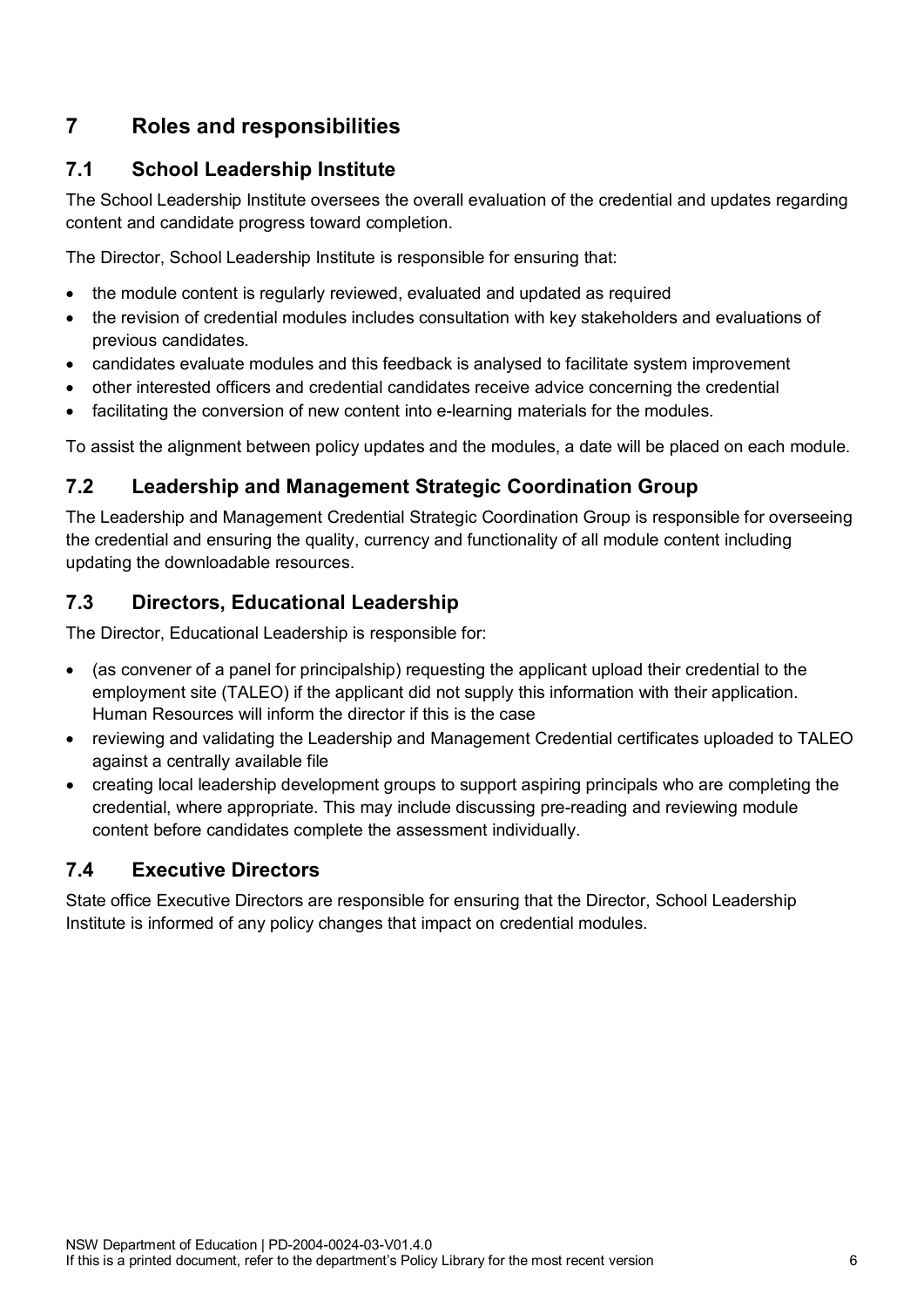# <span id="page-6-0"></span>**Appendix**

#### **NSW Public School Leadership and Management Credential – Ready to lead, supported to succeed**

| <b>Module title</b>                        | <b>Description</b>                                                                                                                                                                                                                                                                                                                                    |
|--------------------------------------------|-------------------------------------------------------------------------------------------------------------------------------------------------------------------------------------------------------------------------------------------------------------------------------------------------------------------------------------------------------|
| <b>Asset Management</b>                    | Candidates will become familiar with the available resources and required<br>procedures to effectively manage school assets.                                                                                                                                                                                                                          |
| Core Legal Issues                          | Candidates will learn about common legal issues schools and principals<br>encounter.                                                                                                                                                                                                                                                                  |
| Developing Self and Others                 | Candidates will learn about building a collaborative professional learning<br>community focused on the continuous improvement of teaching and<br>learning. This is underpinned by the Australian Professional Standards for<br>Teachers.                                                                                                              |
|                                            | The content of this module is drawn from 'Developing Self and Others',<br>which is a professional practice of the Australian Professional Standard for<br>Principals and the Leadership Profiles (2015).                                                                                                                                              |
| Engaging and Working with<br>the Community | Candidates will develop a deeper understanding of the clear communication<br>strategies that lead to improved parental and community engagement,<br>enhanced staff morale and positive consultative decision-making.                                                                                                                                  |
| <b>Ethical Decision Making</b>             | Candidates will develop an understanding of ethical leadership and<br>management practice.                                                                                                                                                                                                                                                            |
| <b>Industrial Relations</b>                | Candidates will develop an understanding of managing and responding to<br>workplace issues, within an industrial context.                                                                                                                                                                                                                             |
| <b>Leading Aboriginal Education</b>        | Candidates will engage with key learnings and reflect on how to lead to<br>deliver excellence in Aboriginal education. By engaging with the key<br>learnings aspiring principals will build their capabilities to lead staff in<br>implementing the department's Aboriginal Education Policy and to ensure<br>quality outcomes for Aboriginal people. |
| Leading Teaching and<br>Learning           | Candidates will develop an understanding of how to lead evidence-based<br>teaching and learning. They will see how this is located within the School<br>Excellence Framework and research literature. They will also be able to<br>learn from a high-value-add (HVA, CESE 2015) school case study.                                                    |
| <b>Managing Complaints</b>                 | Candidates will develop their knowledge and understanding of what<br>constitutes a complaint, as well as how to manage a complaint effectively.                                                                                                                                                                                                       |
| Performance and<br>Development             | Candidates will understand how to promote and lead a collaborative and<br>supportive workplace culture, meet the requirements of the department's<br>Performance and Development Framework and ensure access to quality<br>professional learning for all teachers.                                                                                    |
| Performance Improvement                    | Candidates will understand performance management, procedures for<br>implementing improvement programs and the leadership skills required to<br>do so effectively.                                                                                                                                                                                    |
| Policy Implementation and<br>Monitoring    | Candidates will develop a clearer understanding of how principals align<br>management procedures, processes and policy implementation.                                                                                                                                                                                                                |